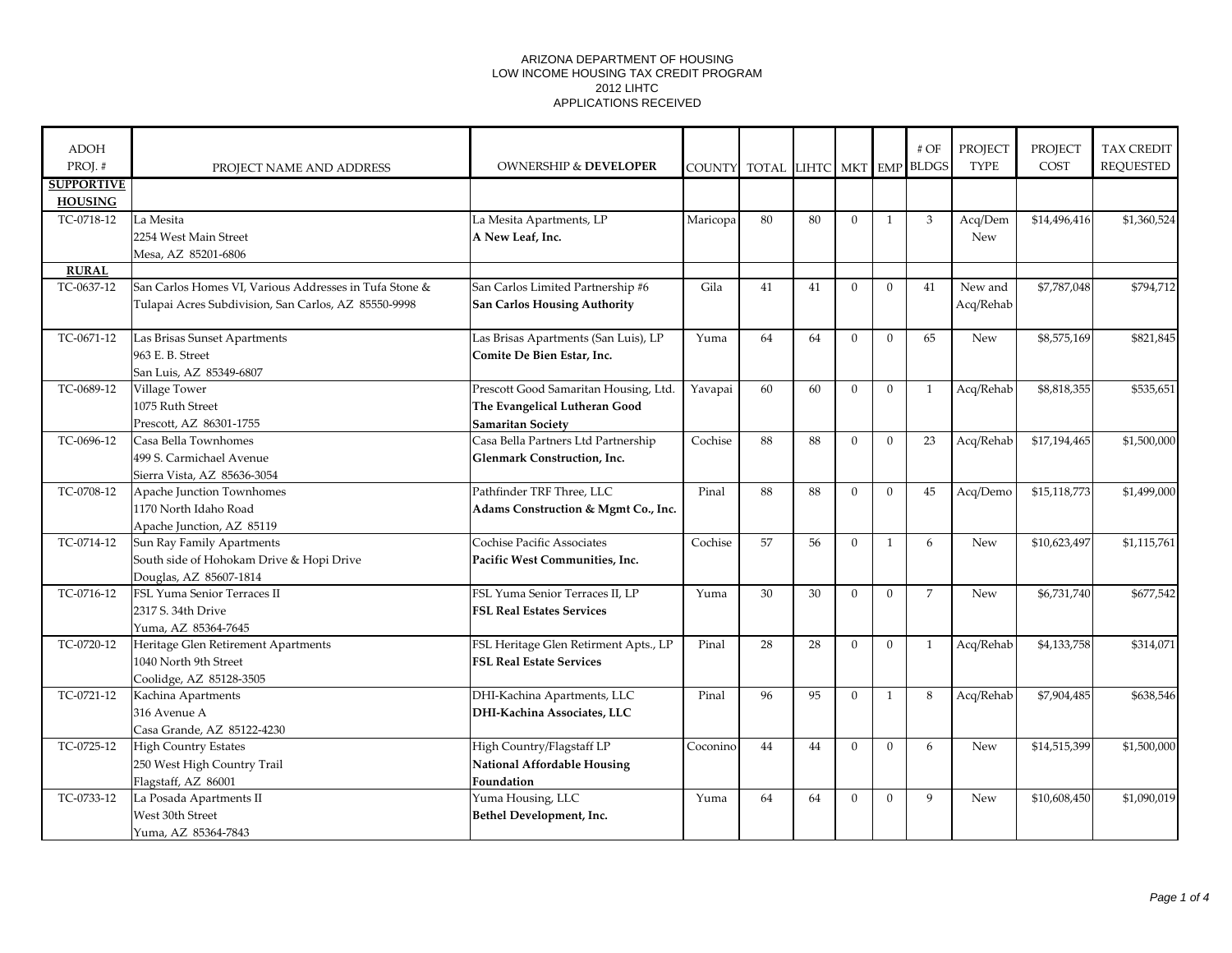| <b>ADOH</b><br>PROJ.# | PROJECT NAME AND ADDRESS                                                                                       | <b>OWNERSHIP &amp; DEVELOPER</b>                                                                   |          | COUNTY TOTAL LIHTC MKT EMP BLDGS |    |                |                | $\#$ OF | PROJECT<br><b>TYPE</b> | <b>PROJECT</b><br>COST | <b>TAX CREDIT</b><br><b>REQUESTED</b> |
|-----------------------|----------------------------------------------------------------------------------------------------------------|----------------------------------------------------------------------------------------------------|----------|----------------------------------|----|----------------|----------------|---------|------------------------|------------------------|---------------------------------------|
| <b>TRIBAL</b>         |                                                                                                                |                                                                                                    |          |                                  |    |                |                |         |                        |                        |                                       |
| TC-0636-12            | Pascua Yaqui Homes IV, Various Addresses, Osay Bo-oh, Koni,<br>Ejea, Sewa, Tucson, AZ 85757-9066               | Pascua Yaqui #4 LLC<br>Pascua Yaqui Tribe                                                          | Pima     | 40                               | 40 | $\theta$       | $\theta$       | 40      | Acq/Rehab              | \$8,103,355            | \$634,172                             |
| TC-0637-12            | San Carlos Homes VI, Various Addresses in Tufa Stone &<br>Tulapai Acres Subdivision, San Carlos, AZ 85550-9998 | San Carlos Limited Partnership #6<br><b>San Carlos Housing Authority</b>                           | Gila     |                                  |    |                |                |         |                        |                        | See Above                             |
| <b>NON-PROFIT</b>     |                                                                                                                |                                                                                                    |          |                                  |    |                |                |         |                        |                        |                                       |
| TC-0662-12            | North Mountain Village Apartments<br>10825 N. Cave Creek Road<br>Phoenix, AZ 85020-1429                        | <b>UMOM Family Housing III, LP</b><br><b>Helping Hands Housing Services</b>                        | Maricopa | 48                               | 48 | $\Omega$       | $\theta$       | 5       | Acq/Dem                | \$9,185,606            | \$882,017                             |
| TC-0671-12            | Las Brisas Sunset Apartments<br>963 E. B. Street<br>San Luis, AZ 85349-6807                                    | Las Brisas Apartments (San Luis), LP<br>Comite De Bien Estar, Inc.                                 | Yuma     |                                  |    |                |                |         |                        |                        | See Above                             |
| TC-0689-12            | Village Tower<br>1075 Ruth Street<br>Prescott, AZ 86301-1755                                                   | Prescott Good Samaritan Housing, Ltd.<br>The Evangelical Lutheran Good<br><b>Samaritan Society</b> | Yavapai  |                                  |    |                |                |         |                        |                        | See Above                             |
| TC-0692-12            | Norwood Village Apts.<br>6738 N. 4th Avenue<br>Glendale, AZ 85301-3513                                         | Norwood Village Apts., LLC<br>Gorman & Company, Inc.                                               | Maricopa | 95                               | 95 | $\Omega$       | $\overline{0}$ | 18      | Acq/Rehab              | \$15,798,107           | \$1,353,739                           |
| TC-0695-12            | Escobedo at Verde Vista<br>125 E. University Drive<br>Mesa, AZ 85201-5939                                      | Escobedo at Verde Vista, LLC<br>Gorman & Co., Inc.                                                 | Maricopa | 70                               | 70 | $\overline{0}$ | $\mathbf{0}$   | 14      | Acq/Dem                | \$14,389,971           | \$1,500,000                           |
| TC-0697-12            | Courtyard at Mission Lane<br>619 W. Mission Lane<br>Phoenix, AZ 8502-3541                                      | Courtyard at Mission Lane, LLC<br>Gorman & Company, Inc.                                           | Maricopa | 40                               | 40 | $\theta$       | $\theta$       | 9       | New                    | \$10,084,087           | \$1,082,357                           |
| TC-0709-12            | Sunnyside Pointe Villas<br>South Park Avenue & Irvington Road<br>Tucson, AZ 85706-2210                         | Sunnyside Pointe Villas Ltd Partnership<br>La Frontera Partners, Inc.                              | Pima     | 90                               | 90 | $\theta$       | $\Omega$       | 91      | New                    | \$13,543,330           | \$1,378,887                           |
| TC-0716-12            | FSL Yuma Senior Terraces II<br>2317 S. 34th Drive<br>Yuma, AZ 85364-7645                                       | FSL Yuma Senior Terraces II, LP<br><b>FSL Real Estates Services</b>                                | Yuma     |                                  |    |                |                |         |                        |                        | See Above                             |
| TC-0717-12            | Landmark Senior Living<br>8280 N. 59th Avenue<br>Glendale, AZ 85302-6708                                       | Landmark Senior Living, LP<br>Native American Connections, Inc.                                    | Maricopa | 52                               | 52 | $\Omega$       | 1              | 3       | New                    | \$7,792,071            | \$767,373                             |
| TC-0718-12            | La Mesita<br>2254 West Main Street<br>Mesa, AZ 85201-6806                                                      | La Mesita Apartments, LP<br>A New Leaf, Inc.                                                       | Maricopa |                                  |    |                |                |         |                        |                        | See Above                             |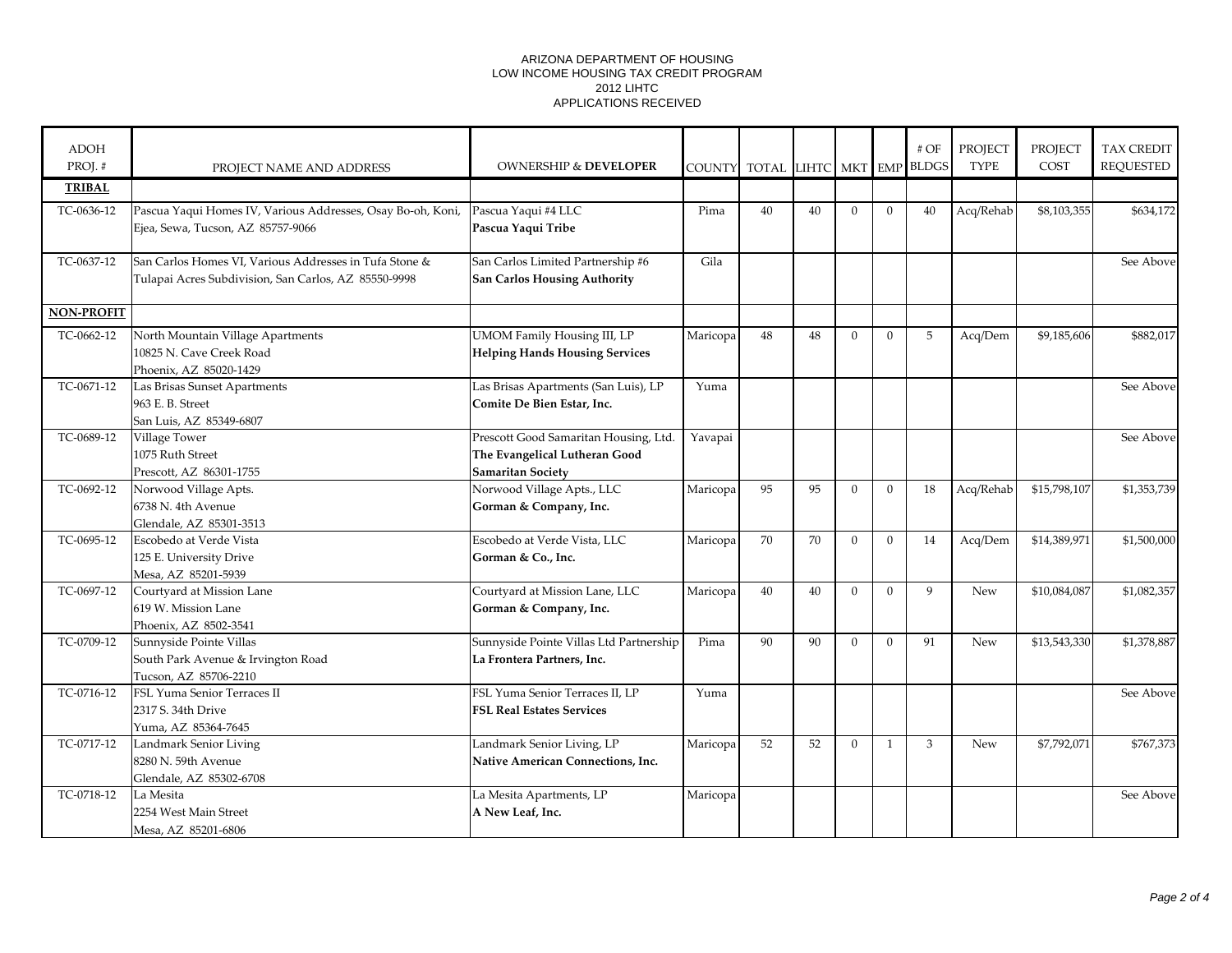| <b>ADOH</b>    |                                                              |                                           |          |                                  |     |                |              | $#$ OF       | PROJECT     | PROJECT      | TAX CREDIT       |
|----------------|--------------------------------------------------------------|-------------------------------------------|----------|----------------------------------|-----|----------------|--------------|--------------|-------------|--------------|------------------|
| PROJ.#         | PROJECT NAME AND ADDRESS                                     | <b>OWNERSHIP &amp; DEVELOPER</b>          |          | COUNTY TOTAL LIHTC MKT EMP BLDGS |     |                |              |              | <b>TYPE</b> | COST         | <b>REQUESTED</b> |
| TC-0720-12     | Heritage Glen Retirement Apartments                          | FSL Heritage Glen Retirment Apts., LP     | Pinal    |                                  |     |                |              |              |             |              | See Above        |
|                | 1040 North 9th Street                                        | <b>FSL Real Estate Services</b>           |          |                                  |     |                |              |              |             |              |                  |
|                | Coolidge, AZ 85128-3505                                      |                                           |          |                                  |     |                |              |              |             |              |                  |
| TC-0725-12     | <b>High Country Estates</b>                                  | High Country/Flagstaff LP                 | Coconino |                                  |     |                |              |              |             |              | See Above        |
|                | 250 West High Country Trail                                  | National Affordable Housing               |          |                                  |     |                |              |              |             |              |                  |
|                | Flagstaff, AZ 86001                                          | Foundation                                |          |                                  |     |                |              |              |             |              |                  |
| TC-0734-12     | <b>Washington Pointe Apartments</b>                          | Washington Pointe, LLC                    | Maricopa | 54                               | 54  | $\Omega$       | $\Omega$     | $\mathbf{1}$ | New         | \$8,827,884  | \$850,897        |
|                | SW corner E. Washington St. & S. 16th St.                    | Bethel Development, Inc.                  |          |                                  |     |                |              |              |             |              |                  |
|                | Phoenix, AZ 85034-1108                                       |                                           |          |                                  |     |                |              |              |             |              |                  |
| <b>GENERAL</b> |                                                              |                                           |          |                                  |     |                |              |              |             |              |                  |
| TC-0634-12     | Pascua Yaqui Homes III, Various Addresses W. Calle Senu & S. | Pascua Yaqui #3 LLC                       | Maricopa | 37                               | 37  | $\Omega$       | $\Omega$     | 15           | New         | \$7,154,804  | \$806,697        |
|                | Calle Tomi, Guadalupe, AZ 85283-5053                         | Pascua Yaqui Tribe                        |          |                                  |     |                |              |              |             |              |                  |
|                |                                                              |                                           |          |                                  |     |                |              |              |             |              |                  |
| TC-0648-12     | Highland Metro Apts                                          | Highland Affordable Housing Partners,     | Maricopa | 62                               | 62  | $\Omega$       | $\mathbf{0}$ | 19           | New         | \$10,780,038 | \$1,000,000      |
|                | 912 West Highland Avenue                                     | LLC.                                      |          |                                  |     |                |              |              | Acq/Rehab   |              |                  |
|                | Phoenix, AZ 85013-2442                                       | Desco Arizona Affordable Housing,         |          |                                  |     |                |              |              |             |              |                  |
| TC-0649-12     | Garfield Sacred Heart Housing                                | Garfield Sacred Heart Housing, LLC        | Maricopa | 100                              | 100 | $\Omega$       | $\mathbf{0}$ | 1            | Acq/Rehab   | \$18,728,034 | \$1,500,000      |
|                | 1110 North 16th Street                                       | Desco Arizona Affordable Housing,         |          |                                  |     |                |              |              |             |              |                  |
|                | Phoenix, AZ 85006-3609                                       | <b>LLC</b>                                |          |                                  |     |                |              |              |             |              |                  |
| TC-0655-12     | Aurora Village                                               | Aurora Village, LP                        | Maricopa | 65                               | 65  | $\Omega$       | $\mathbf{0}$ | 1            | Acq/Dem     | \$10,236,997 | \$1,030,871      |
|                | 12238 North 113th Avenue                                     | <b>Englewood Development Company,</b>     |          |                                  |     |                |              |              |             |              |                  |
|                | Youngtown, AZ 85363-1209                                     | Inc.                                      |          |                                  |     |                |              |              |             |              |                  |
| TC-0678-12     | Las Casitas                                                  | Van Buren Affordable Housing LP           | Maricopa | 30                               | 30  | $\theta$       | $\mathbf{0}$ | 25           | Acq/Rehab   | \$3,659,112  | \$317,284        |
|                | 1930 W. Van Buren Street                                     | <b>CDP Affordable Housing Corporation</b> |          |                                  |     |                |              |              |             |              |                  |
|                | Phoenix, AZ 85009                                            |                                           |          |                                  |     |                |              |              |             |              |                  |
| TC-0681-12     | The Marquee                                                  | Marquee Affordable Housing, LP            | Maricopa | 34                               | 34  | $\overline{0}$ | $\mathbf{0}$ | 1            | Acq/Rehab   | \$4,566,903  | \$361,544        |
|                | 620 N. 2nd Avenue                                            | CDP Affordable Housing Corp.              |          |                                  |     |                |              |              |             |              |                  |
|                | Phoenix, AZ 85003-1547                                       |                                           |          |                                  |     |                |              |              |             |              |                  |
| TC-0683-12     | Residences at Center Street Station                          | Mesa Housing Associates, LLC              | Maricopa | 81                               | 81  | $\theta$       | $\mathbf{0}$ | $\mathbf{1}$ | New         | \$17,516,815 | \$1,890,077      |
|                | 50 East Main Street                                          | Urban Development Partners, LLC           |          |                                  |     |                |              |              |             |              |                  |
|                | Mesa, AZ 85201-7401                                          |                                           |          |                                  |     |                |              |              |             |              |                  |
| TC-0710-12     | <b>Algarve Apartments</b>                                    | Algarve Partners Ltd Partnership          | Maricopa | 78                               | 78  | $\theta$       | $\Omega$     | 8            | Acq/Rehab   | \$14,279,057 | \$1,414,634      |
|                | 950 West Main Street                                         | Glenmark Construction, Inc.               |          |                                  |     |                |              |              |             |              |                  |
|                | Mesa, AZ 85201-7168                                          |                                           |          |                                  |     |                |              |              |             |              |                  |
| TC-0724-12     | Madison Gardens Senior Community                             | Madison Gardens/Phoenix LP                | Maricopa | 133                              | 132 | $\Omega$       | $\mathbf{1}$ | 133          | Acq/Demo    | \$26,714,772 | \$2,500,000      |
|                | 808 East Missouri Avenue                                     | <b>WESCAP Development, LLC</b>            |          |                                  |     |                |              |              |             |              |                  |
|                | Phoenix, AZ 85014                                            |                                           |          |                                  |     |                |              |              |             |              |                  |